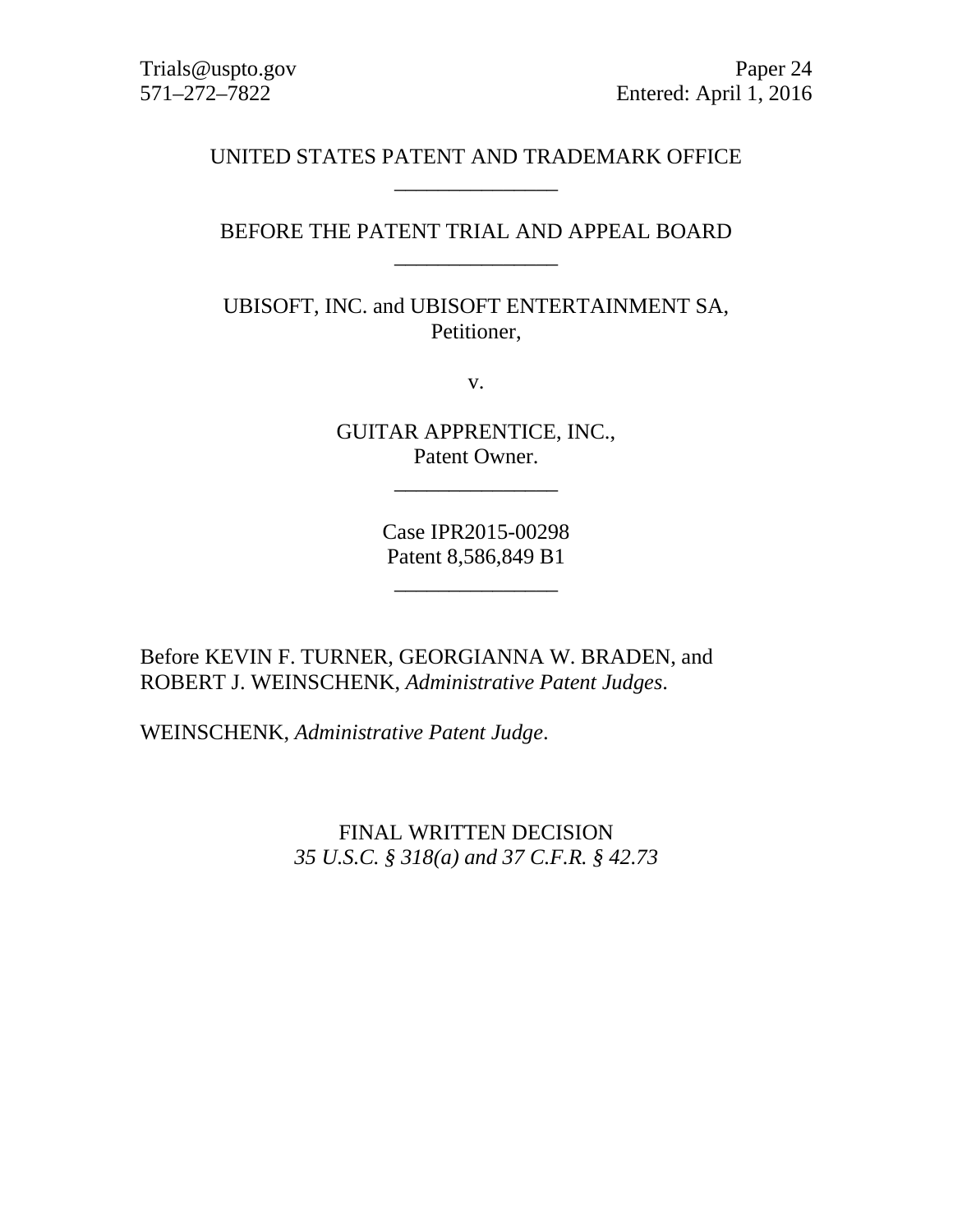# I. INTRODUCTION

Ubisoft, Inc. and Ubisoft Entertainment SA (collectively, "Petitioner") filed a Petition (Paper 4, "Pet.") requesting an *inter partes* review of claims 1–3, 5, 9–12, 14, 16–18, and 20 of U.S. Patent No. 8,586,849 B1 (Ex. 1001, "the '849 patent"). Guitar Apprentice, Inc. ("Patent Owner") filed a Preliminary Response (Paper 8, "Prelim. Resp.") to the Petition. On April 9, 2015, we instituted an *inter partes* review of claims 1–3, 5, 9–12, 14, 16–18, and 20 ("the challenged claims") of the '849 patent on the following grounds:

| Claim(s)        | <b>Statutory Basis</b>       | <b>Applied References(s)</b>       |
|-----------------|------------------------------|------------------------------------|
| $1-3, 5, 9-12,$ | 35 U.S.C. $\S 102(e)$        | U.S. Patent Publication No.        |
| $14, 16-18,$    |                              | 2011/0003638 A1 (published         |
| and 20          |                              | Jan. 6, 2011) (Ex. 1003, "Lee")    |
| $1-3, 5, 9-12,$ | 35 U.S.C. $\S$ § 102(a), (e) | <b>U.S. Patent Publication No.</b> |
| $14, 16-18,$    |                              | 2010/0137049 A1 (published         |
| and 20          |                              | June 3, 2010) (Ex. 1004,           |
|                 |                              | "Epstein")                         |

Paper 9 ("Dec. on Inst."), 17.

After institution, Patent Owner filed a Response (Paper 14, "PO Resp.") to the Petition, and Petitioner filed a Reply (Paper 17, "Pet. Reply") to the Response. Also, after institution, the United States Court of Appeals for the Federal Circuit issued an *en banc* decision in *Williamson v. Citrix Online, LLC*, 792 F.3d 1339 (Fed. Cir. 2015) (en banc). *Williamson* overruled the precedent cited in the Decision on Institution regarding when to interpret a claim limitation as a means-plus-function limitation under 35 U.S.C. § 112 ¶ 6. *See* Dec. on Inst. 5–8; *Williamson*, 792 F.3d at 1348–49. We requested additional briefing from the parties addressing whether, in light of *Williamson*, the "proficiency sensing module" and "mode control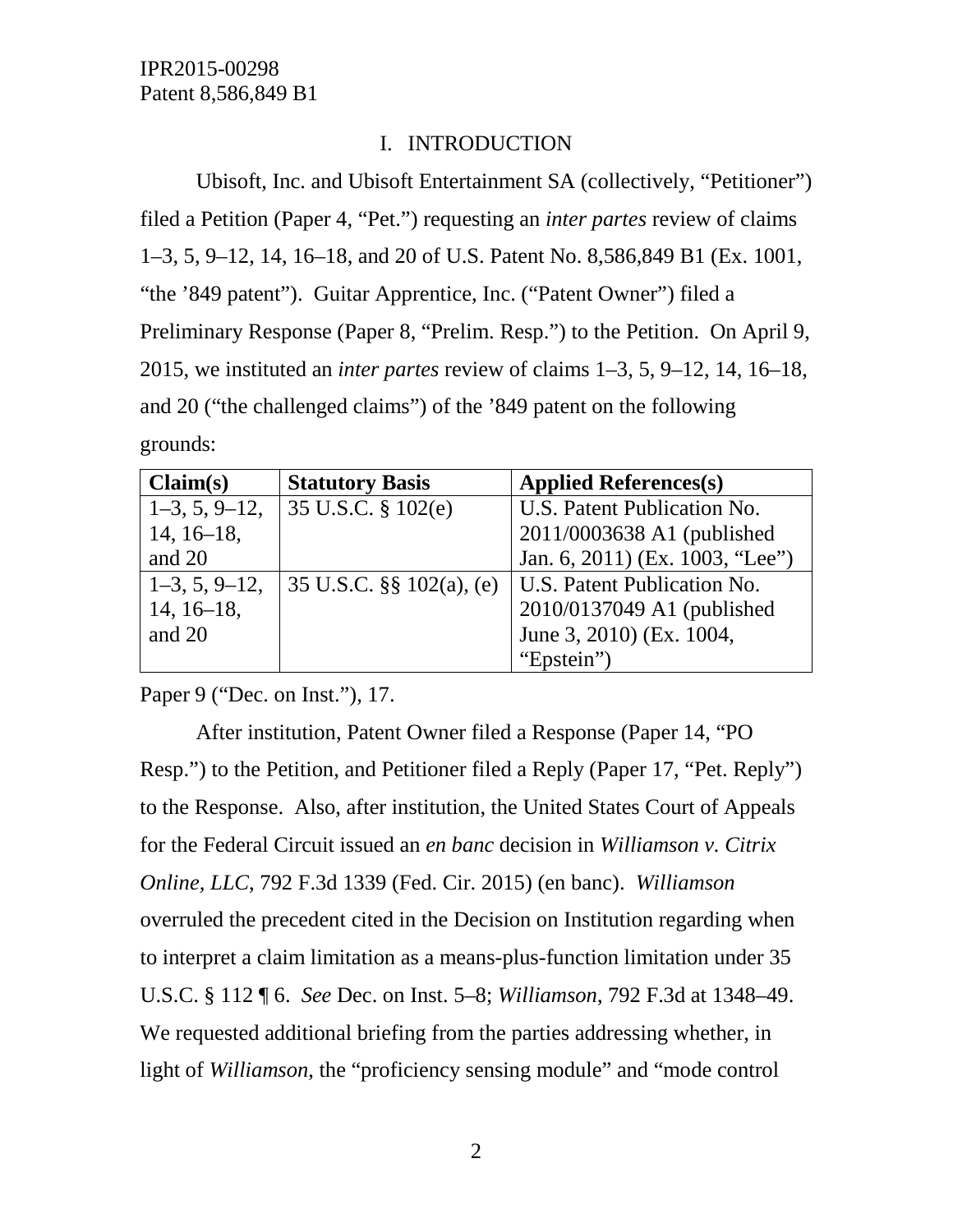module" limitations in claim 9 of the '849 patent should be interpreted as means-plus-function limitations under § 112 ¶ 6. Paper 15, 2–3. Petitioner filed a Claim Construction Brief (Paper 16, "Pet. Brief"), and Patent Owner filed a responsive Claim Construction Brief (Paper 18, "PO Brief"). An oral hearing was held on December 15, 2015, and a transcript of the hearing is included in the record. Paper 22 ("Tr.").

We issue this Final Written Decision pursuant to 35 U.S.C. § 318(a) and 37 C.F.R. § 42.73. For the reasons set forth below, Petitioner has shown by a preponderance of the evidence that claims 1–3, 5, 17, 18, and 20 of the '849 patent are unpatentable. Petitioner, however, has not shown by a preponderance of the evidence that claims 9–12, 14, and 16 of the '849 patent are unpatentable.

#### A. *Related Proceedings*

The parties indicate that the '849 patent is the subject of the following district court case: *Guitar Apprentice, Inc. v. Ubisoft, Inc.*, No. 2:13-cv-02903 (W.D. Tenn.). Pet. 58–59; Paper 6, 1.

#### B. *The '849 Patent*

The '849 patent relates to providing instruction on playing a musical instrument, such as a guitar. Ex. 1001, col. 1, ll. 25–29. Specifically, the '849 patent describes an instruction system that displays a graphical representation of a guitar and demonstrates to a user when and how to play a note or chord. *Id.* at col. 1, ll. 52–61. The '849 patent explains that the user does not have to learn all the notes or chords in a musical performance at one time. *Id.* at col. 1, ll. 48–51. Initially, the user only plays one or more segments of the musical performance, and the system plays the remaining segments. *Id.* at col. 2, ll. 61–65. In subsequent iterations of the musical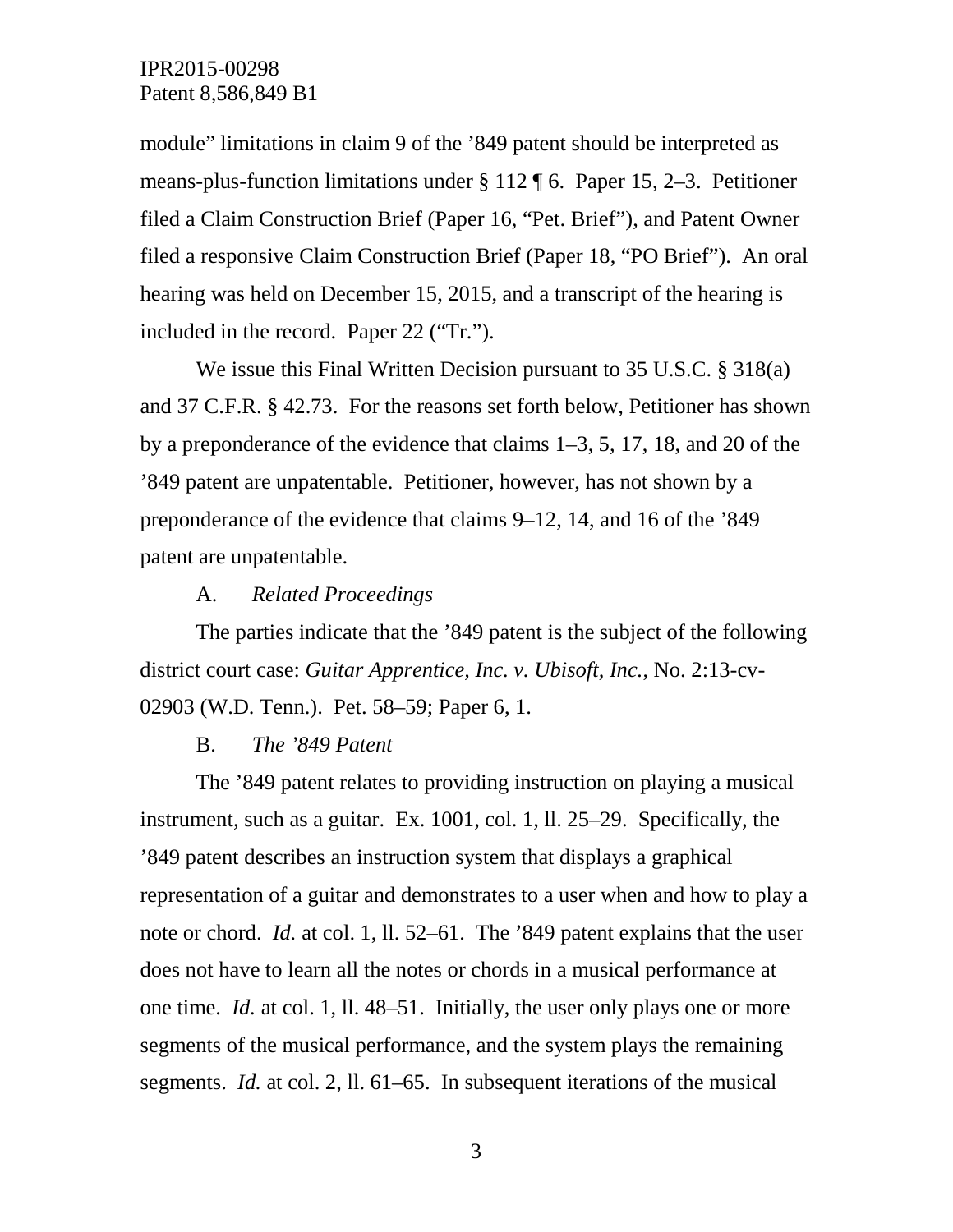performance, the number of segments played by the user can be increased based on, among other things, the user's proficiency level. *Id.* at col. 2,

l. 65–col. 3, l. 1.

# C. *Illustrative Claim*

Claims 1, 9, and 17 are independent. Claim 1 is reproduced below.

1. A media system for progressive instruction in the playing of a guitar, the system comprising:

a non-transitory processor-readable memory medium having software residing thereon, the software executable by a processor to direct the performance of

generating audio signals corresponding to prerecorded sounds from one or more musical instruments associated with a predetermined musical performance, the one or more musical instruments comprising a guitar, the predetermined musical performance comprising a plurality of musical segments each further comprising one or more guitar notes or chords;

for a particular iteration of the musical performance, defining one or more of the plurality of musical segments as one or more user segments each having one or more associated display images comprising graphical representations of which one or more guitar strings to be engaged, and on which frets, to play the one or more notes or chords corresponding to the user segment;

sequentially generating the display images in association with the user segments of the musical performance;

during each user segment of the musical performance, prompting the user to play the corresponding one or more notes or chords; and

in association with subsequent iterations of the musical performance, defining one or more of the associated musical segments as one or more user segments based on criteria comprising a proficiency level of the user, wherein the proficiency level of the user is determinable by the system in accordance with signals received electrically from a guitar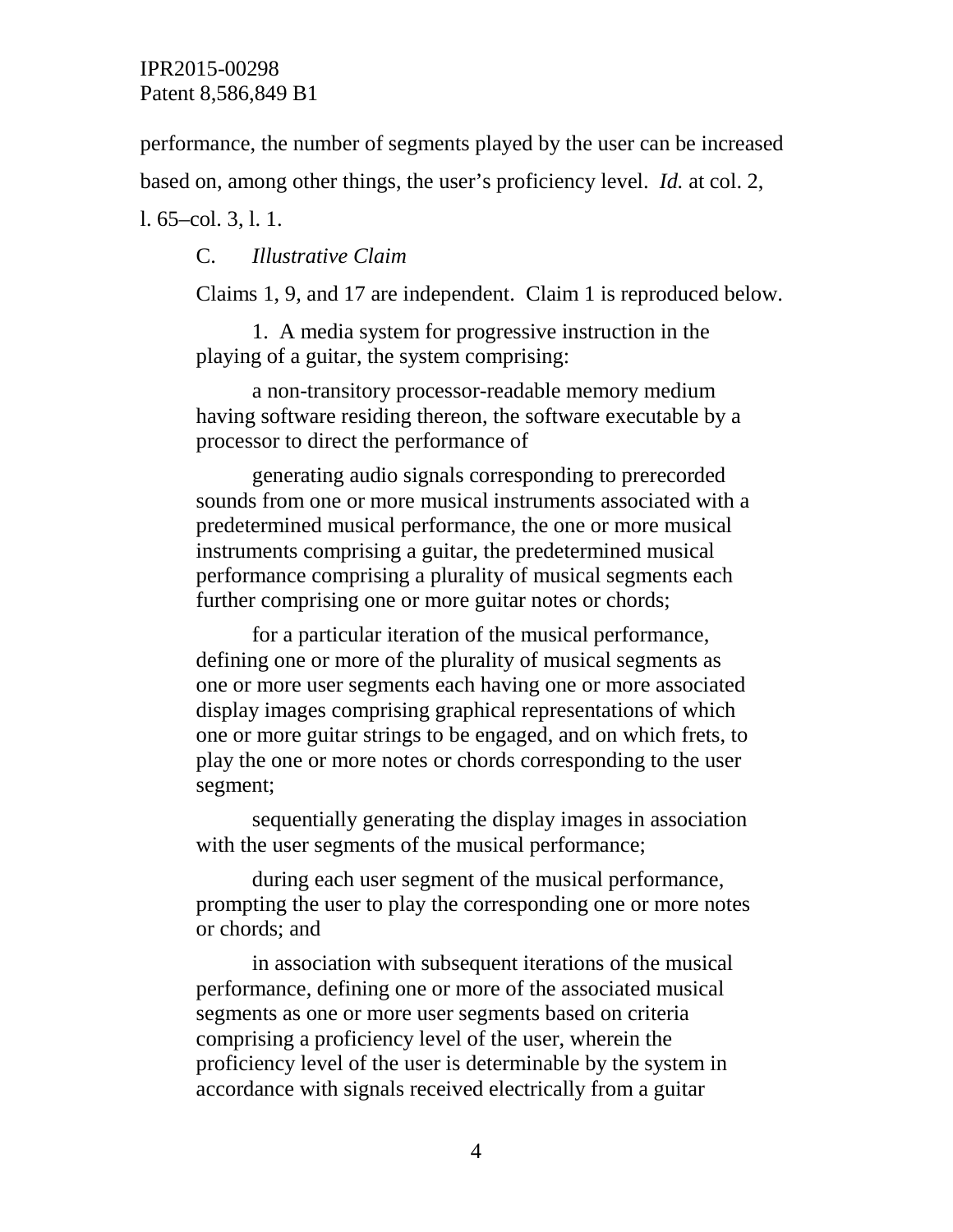played by the user in relation to the display images generated during the one or more user segments associated with a previous iteration of the performance.

Ex. 1001, col. 9, ll. 8–41.

### II. ANALYSIS

### A. *Anticipation of Claims 1–3, 5, 17, 18, and 20*

Petitioner argues that claims 1–3, 5, 17, 18, and 20 are anticipated by Lee and also by Epstein. Pet. 4. A claim is anticipated if each limitation of the claim is disclosed in a single prior art reference arranged as in the claim. *Net MoneyIN, Inc. v. VeriSign, Inc.*, 545 F.3d 1359, 1369 (Fed. Cir. 2008). We have considered the parties' arguments and supporting evidence, and we determine that Petitioner has shown by a preponderance of the evidence that claims 1–3, 5, 17, 18, and 20 are anticipated by Lee and also by Epstein.

### 1. *Lee*

Lee relates to providing instruction on playing a musical instrument, such as a guitar. Ex. 1003  $\P$  33, 39. The music instruction system disclosed in Lee teaches a user to play a musical piece (e.g., a song or musical composition) that includes a number of musical events (e.g., notes or chords). *Id.* ¶¶ 30, 31, 58. Specifically, the system provides the user with visual cues that indicate the string and fret on which to play a particular note. *Id.* ¶¶ 94, 96, Figs. 5, 6, 7A, 7B. Lee explains that the user may begin with a low difficulty level that only requires the user to play some of the notes in a song. *Id.* ¶ 173. As the user progresses and gains skill, the difficulty level (and thus the number of notes played by the user) can be increased until the user is able to play the entire song. *Id.* ¶¶ 173, 174.

Claim 1 of the '849 patent recites "a non-transitory processor-readable memory medium having software residing thereon, the software executable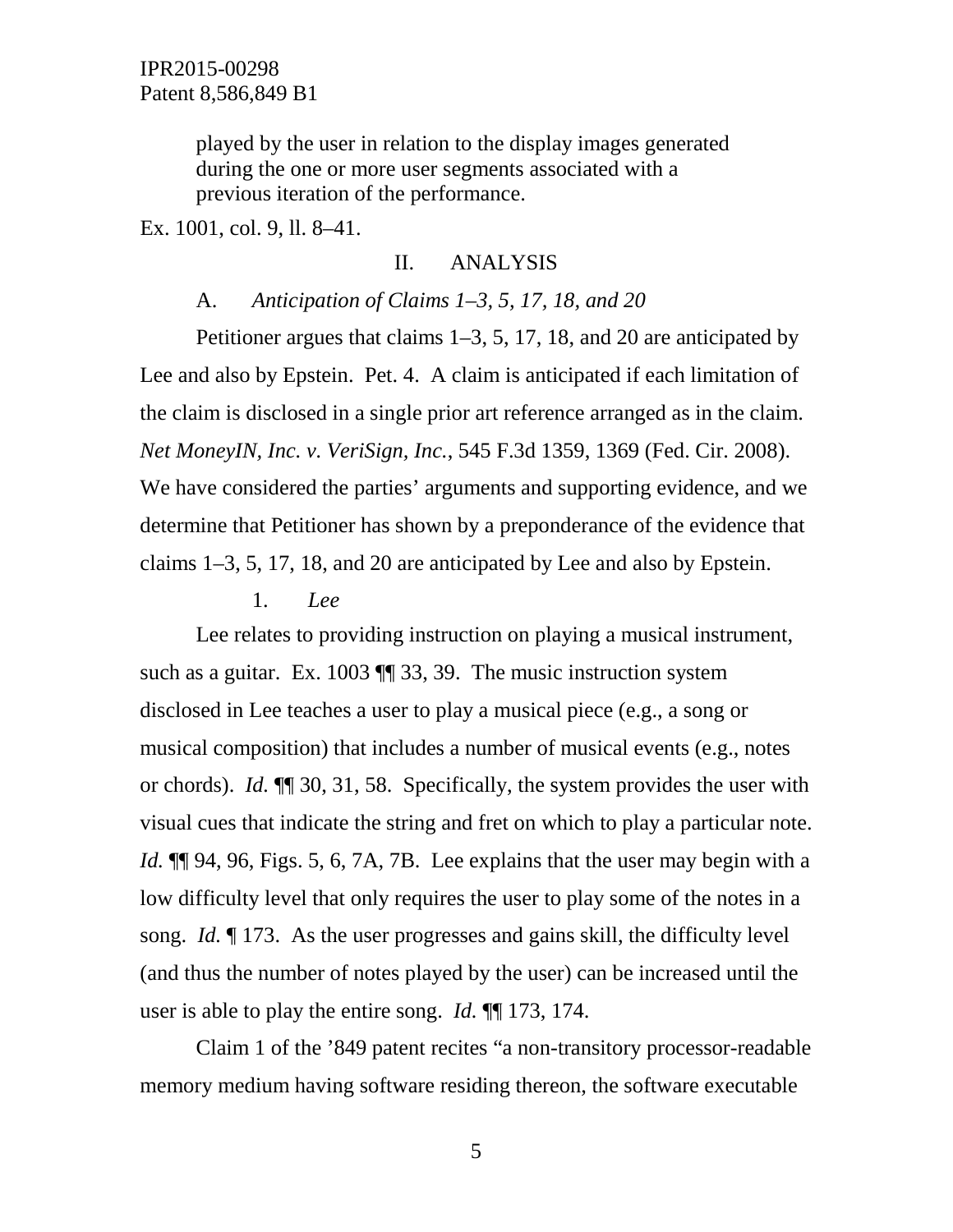by a processor." Ex. 1001, col. 9, ll. 10–12. Lee discloses a system that includes a processor for executing software instructions stored on a computer-readable memory. Pet. 13–14; Ex. 1003 ¶¶ 42, 50. Patent Owner does not dispute that Lee discloses the above limitation of claim 1.

Claim 1 recites "generating audio signals corresponding to prerecorded sounds from one or more musical instruments associated with a predetermined musical performance, the one or more musical instruments comprising a guitar, the predetermined musical performance comprising a plurality of musical segments each further comprising one or more guitar notes or chords." Ex. 1001, col. 9, ll. 13–19. Claim 17 recites a similar limitation. *Id.* at col. 12, ll. 1–3. Lee discloses a musical piece data manager that plays a recorded audio track of an expert performing a musical piece on a guitar. Pet. 14–15; Ex. 1003 ¶¶ 61, 75. The musical piece played by the musical piece data manager is a song or composition that includes an assembly of musical events, with each musical event corresponding to a note or chord. Pet. 15; Ex. 1003 ¶¶ 30, 31, 58. Patent Owner does not dispute that Lee discloses the above limitation of claims 1 and 17.

Claim 1 recites "for a particular iteration of the musical performance, defining one or more of the plurality of musical segments as one or more user segments each having one or more associated display images comprising graphical representations of which one or more guitar strings to be engaged, and on which frets, to play the one or more notes or chords corresponding to the user segment." Ex. 1001, col. 9, ll. 20–26. Claim 17 recites a similar limitation. *Id.* at col. 11, ll. 35–41, col. 12, ll. 4–7. Lee discloses that a user may begin with a low difficulty level that only requires the user to play some of the notes or chords in a musical piece. Pet. 16–17;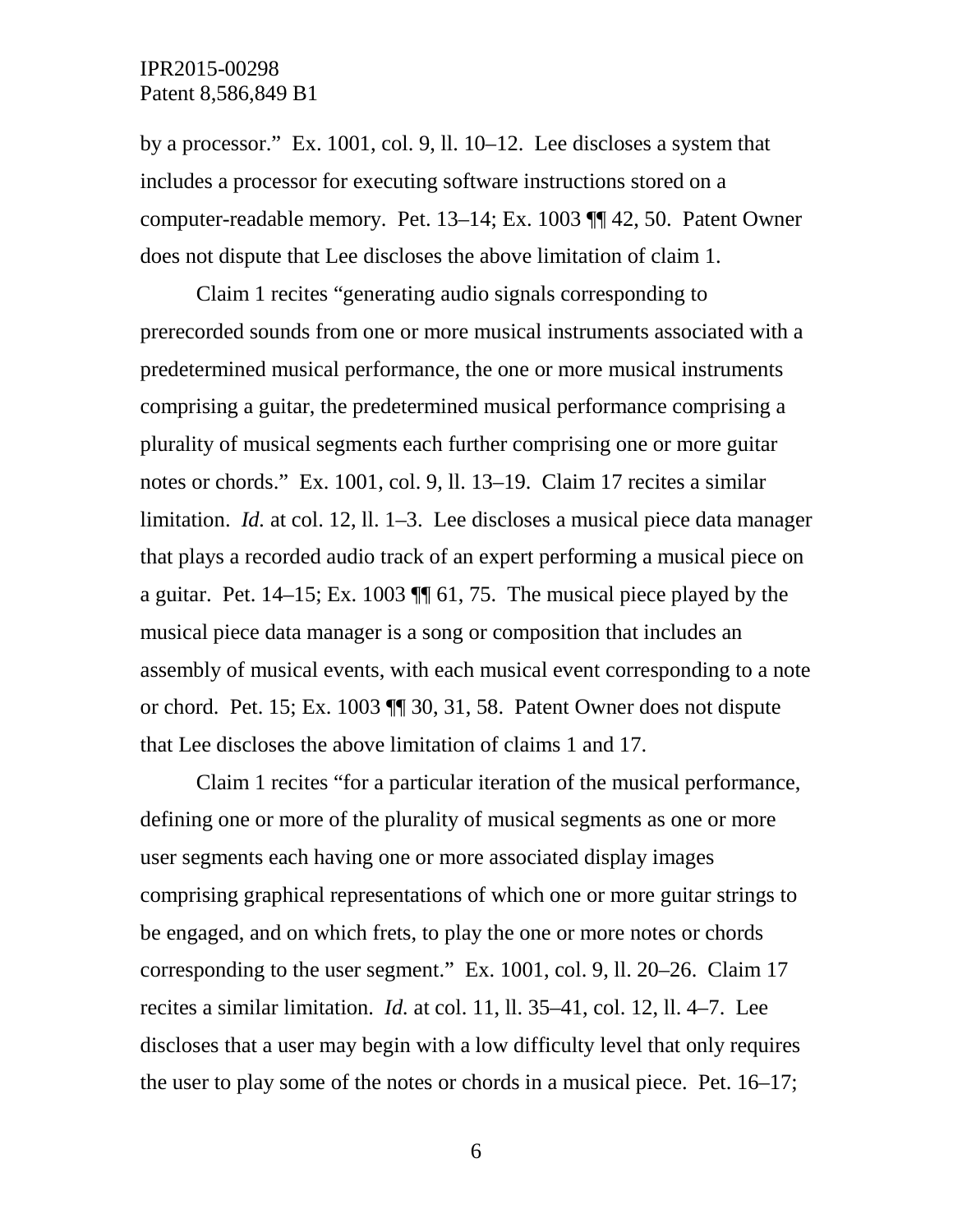Ex. 1003 ¶ 173. Lee also discloses a performance cue manager that provides the user with visual cues, such as musical event circles, indicating the strings and frets on which to play the notes or chords in the musical piece. Pet. 17– 18; Ex. 1003 ¶¶ 94, 96, Figs. 5, 6, 7A, 7B. Patent Owner does not dispute that Lee discloses the above limitation of claims 1 and 17.

Claim 1 recites "sequentially generating the display images in association with the user segments of the musical performance." Ex. 1001, col. 9, ll. 27–28. Claim 17 recites a similar limitation. *Id.* at col. 12, ll. 4–7. Lee discloses that visual cues for the notes or chords in a musical piece scroll from the top of a user interface to the bottom as time progresses. Pet. 18–19; Ex. 1003 ¶¶ 94, 95, Figs. 5, 6. Patent Owner does not dispute that Lee discloses the above limitation of claims 1 and 17.

Claim 1 recites "during each user segment of the musical performance, prompting the user to play the corresponding one or more notes or chords." Ex. 1001, col. 9, ll. 29–31. Claim 17 recites a similar limitation. *Id.* at col. 11, ll. 39–41. Lee discloses that a user is prompted to perform a note or chord when a visual cue corresponding to that note or chord reaches a cue line in the visual display. Pet. 19; Ex. 1003 ¶¶ 94, 95, Figs. 5, 6. Patent Owner does not dispute that Lee discloses the above limitation of claims 1 and 17.

Claim 1 recites "in association with subsequent iterations of the musical performance, defining one or more of the associated musical segments as one or more user segments based on criteria comprising a proficiency level of the user, wherein the proficiency level of the user is determinable by the system in accordance with signals received electrically from a guitar played by the user in relation to the display images generated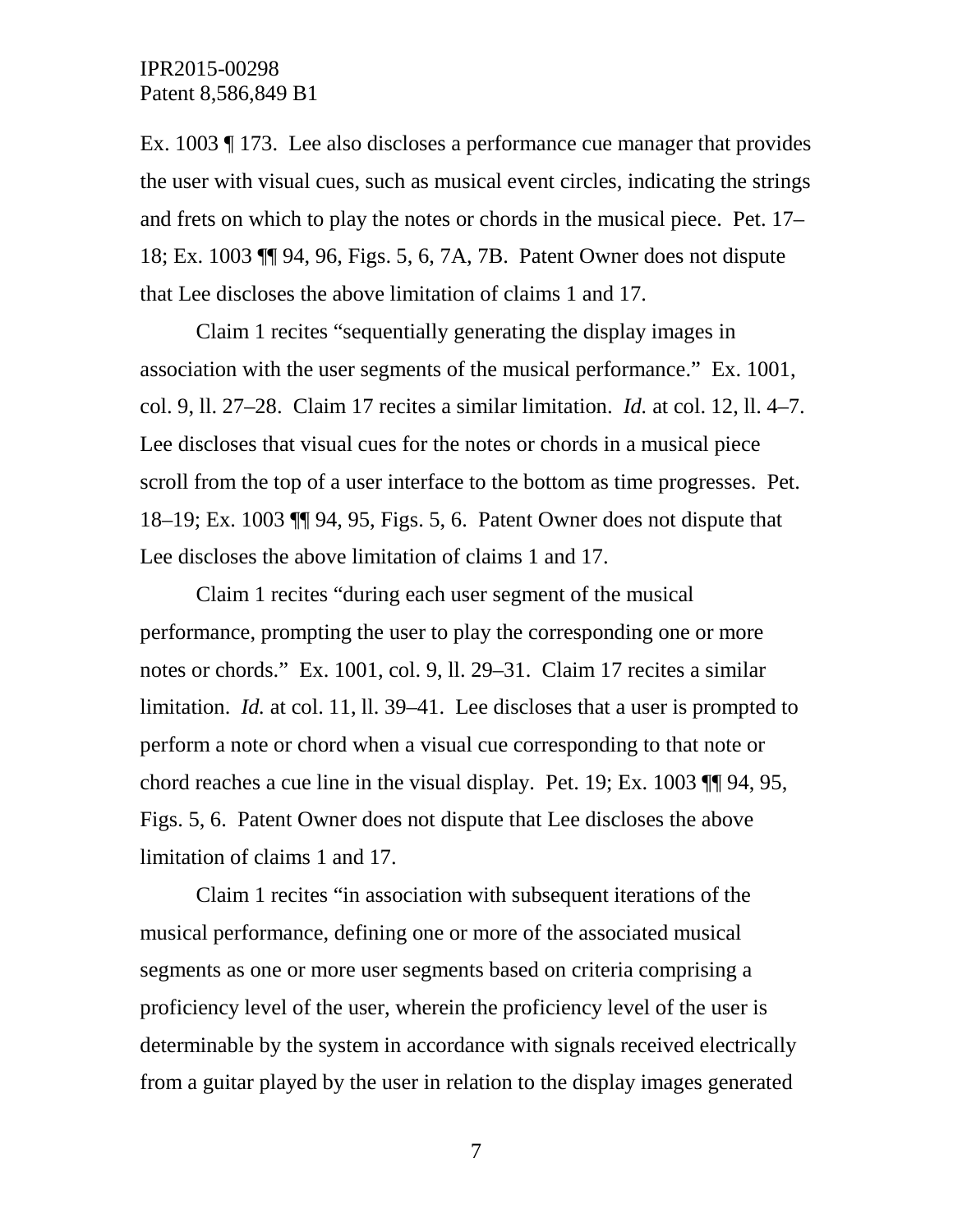during the one or more user segments associated with a previous iteration of the performance." Ex. 1001, col. 9, ll. 32–41. Claim 17 recites a similar limitation. *Id.* at col. 12, ll. 8–23. Lee discloses connecting a user's guitar to an input of the music instruction system using a cable. Pet. 19; Ex. 1003 ¶ 39. Lee discloses comparing musical events from the user's guitar to expected musical events and calculating various scores, statistics, and feedback, including the user's proficiency level (e.g., beginner, easy, novice, skilled, difficult, or advanced). Pet. 19–22; Ex. 1003 ¶¶ 62, 65, 137, 183. Lee also discloses defining the number of musical events played by the user in a subsequent iteration of the musical piece based on the user's proficiency level from a previous iteration of the musical piece.<sup>[1](#page-7-0)</sup> Pet. 19–22; Ex. 1003 ¶¶ 173, 174; Ex. 1006 ¶¶ 25, 29, 30.

Patent Owner argues that Lee does not disclose the above limitation of claims 1 and 17, because the system in Lee does not define the number of user segments in a subsequent iteration of a musical performance based on a user proficiency level determined from a previous iteration of the musical performance. PO Resp. 5–7 (citing Ex. 1003 ¶¶ 106, 161, 183). Specifically, Patent Owner argues that, in Lee, "the user, not the system," selects the difficulty level (and thus the number of user segments) for a subsequent session. PO Resp. 7 (citing Ex. 1003 ¶ 183). Patent Owner's argument is not persuasive.

Lee discloses that "when the difficulty level of a musical piece is set to a low level, the user may be required to play only one out of every N

<span id="page-7-0"></span> $<sup>1</sup>$  Lee discloses maintaining the number of musical events played by the user,</sup> as required by claim 17. Pet. 30–31; Ex. 1003 ¶¶ 165, 173, 174; Ex. 1006 ¶¶ 32–34.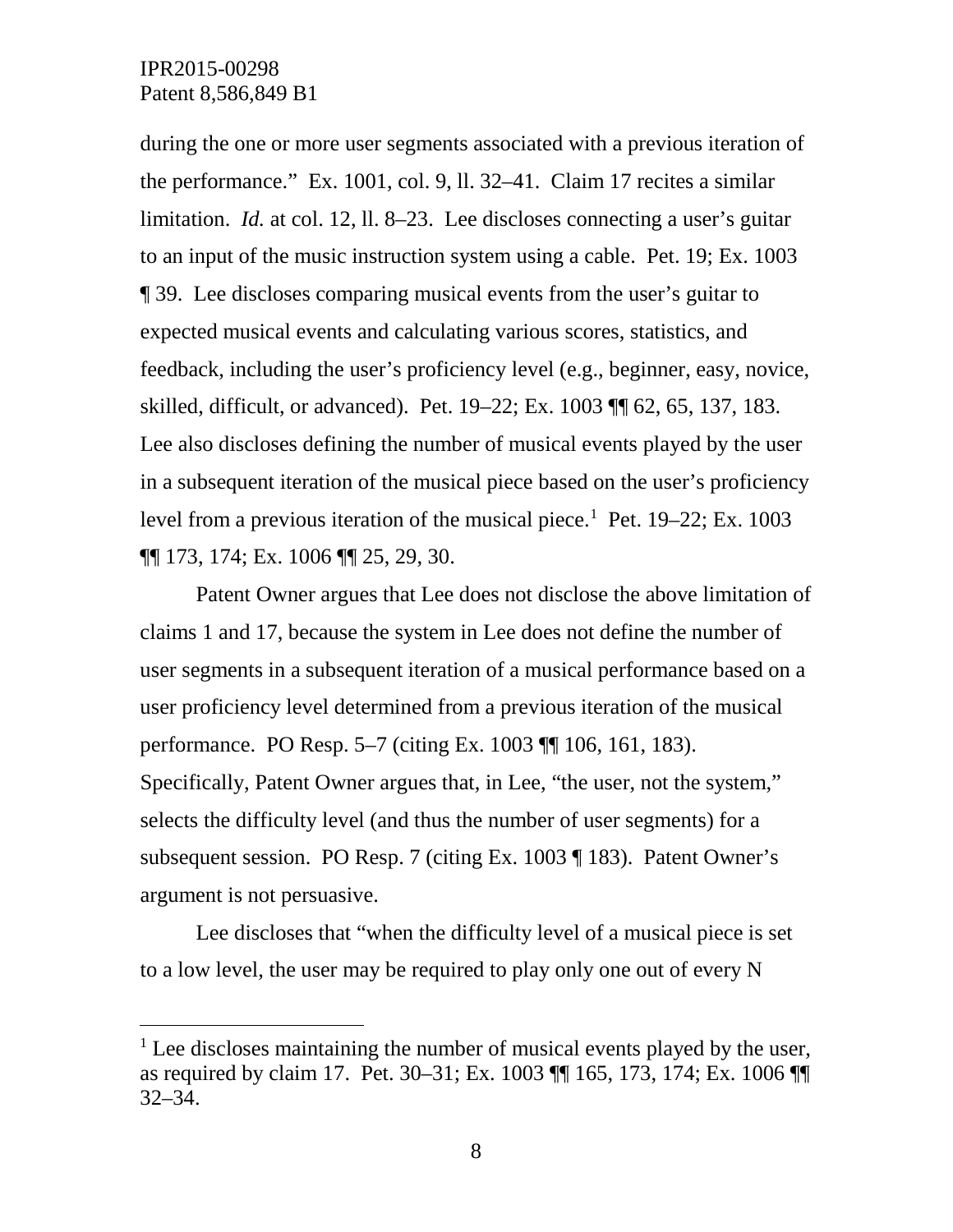musical events, where N>1," and, "*[a]s the user progresses and gains skill from session to session*, the value of N may be gradually reduced to 1" at which point "the user may be required to correctly play each of N musical events."[2](#page-8-0) Ex. 1003 ¶¶ 173, 174 (emphasis added). Thus, Lee discloses a system that defines the number of user segments in a subsequent session based on the user's proficiency level in a previous session. *Id.* Petitioner's declarant, Dr. Michael Zyda, testifies that one of ordinary skill in the art reading Lee would have known that the system can adjust the number of user segments from session to session, as described in paragraphs 173 and 174 of Lee, without input from the user.[3](#page-8-1) Ex. 1006 ¶¶ 25, 29, 30.

Patent Owner does not address specifically the disclosure in paragraphs 173 and 174 of Lee or the declaration testimony of Dr. Zyda. *See* PO Resp. 5–7. Patent Owner instead focuses on paragraph 183 of Lee, which states that "[u]ser level 1830 may assist the user in selecting a difficulty level for a subsequent session." Ex. 1003 ¶ 183; PO Resp. 7. This paragraph of Lee describes a particular example in which the user can provide input regarding the difficulty level (and thus the number of user segments) for a subsequent session. Ex. 1003 ¶ 183; Ex. 1006 ¶ 27. As

<span id="page-8-0"></span> $2$  As discussed above, Lee discloses that the term "musical piece" refers to a song or musical composition, and the term "musical event" refers to a note or chord in the musical piece. Ex. 1003 ¶¶ 30, 31, 58.

<span id="page-8-1"></span><sup>&</sup>lt;sup>3</sup> Dr. Zyda testifies that one of ordinary skill in the art would have had a bachelor's degree in electrical engineering, computer science, physics, mathematics, or a related field or an equivalent number of years of working experience, in addition to one to two years of software programming experience. Ex. 1006 ¶ 17. Patent Owner does not dispute Dr. Zyda's definition of the level of ordinary skill in the art, and we adopt that level of ordinary skill in the art in this case.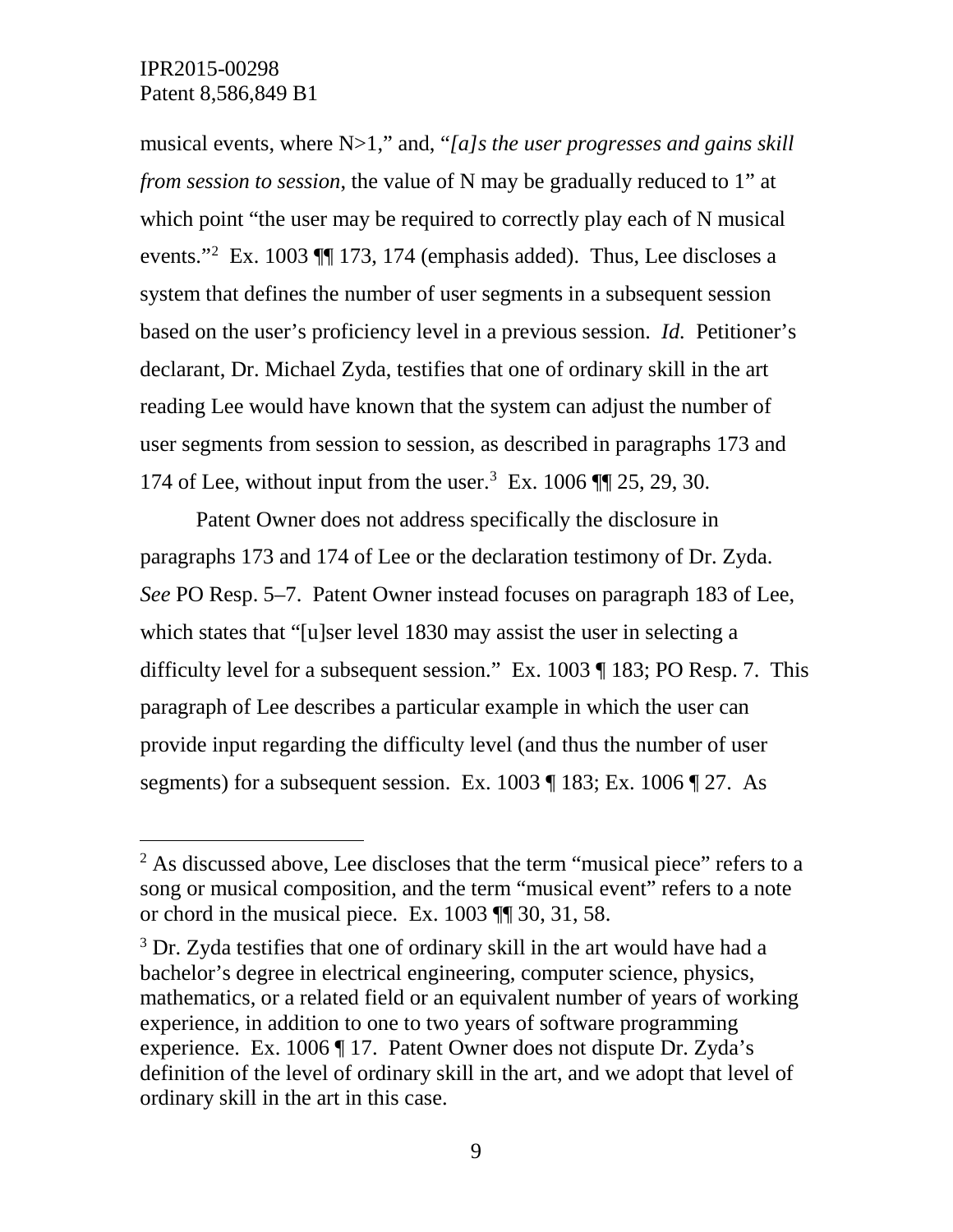discussed above, though, the evidence indicates that the system disclosed in Lee also can adjust the number of user segments from session to session *without* input from the user. Ex. 1003 ¶¶ 173, 174; Ex. 1006 ¶¶ 25, 29, 30.

Moreover, even if Lee is limited to the example described in paragraph 183, Lee still discloses the limitations of claims 1 and 17. Claims 1 and 17 recite defining the number of user segments "*based on* criteria *comprising* a proficiency level of the user." Ex. 1001, col. 9, ll. 34–35 (emphasis added); *see id.* at col. 12, ll. 13–14. This language in claims 1 and 17 requires that the criteria include a user proficiency level, but does not exclude other criteria, such as input from the user. Our reading of the claim language is consistent with the written description of the '849 patent and the dependent claims, which indicate that the criteria for defining the number of user segments may include input from the user. *Id.* at col. 4, ll. 37–42, col. 8, ll. 35–42, col. 10, ll. 6–10. In fact, Patent Owner acknowledges that claims 1 and 17 allow for input from the user. Tr. 31:1–17 ("Even if the system is automatically making that recommendation, my dependent claims say that the user can override it."). In the example described in paragraph 183 of Lee, the user proficiency level "*assist[s]*" the user in selecting a difficulty level for the next session. Ex. 1003 ¶ 183 (emphasis added). As such, the difficulty level (and thus the number of user segments) in the next session is based, at least in part, on the user's proficiency level from a previous session, as required by the above limitation of claims 1 and 17.

For the reasons discussed above, we determine that Petitioner has shown by a preponderance of the evidence that Lee anticipates independent claims 1 and 17. Claims 2, 3, 5, 18, and 20 depend from claim 1 or claim 17. Petitioner identifies evidence indicating that Lee discloses the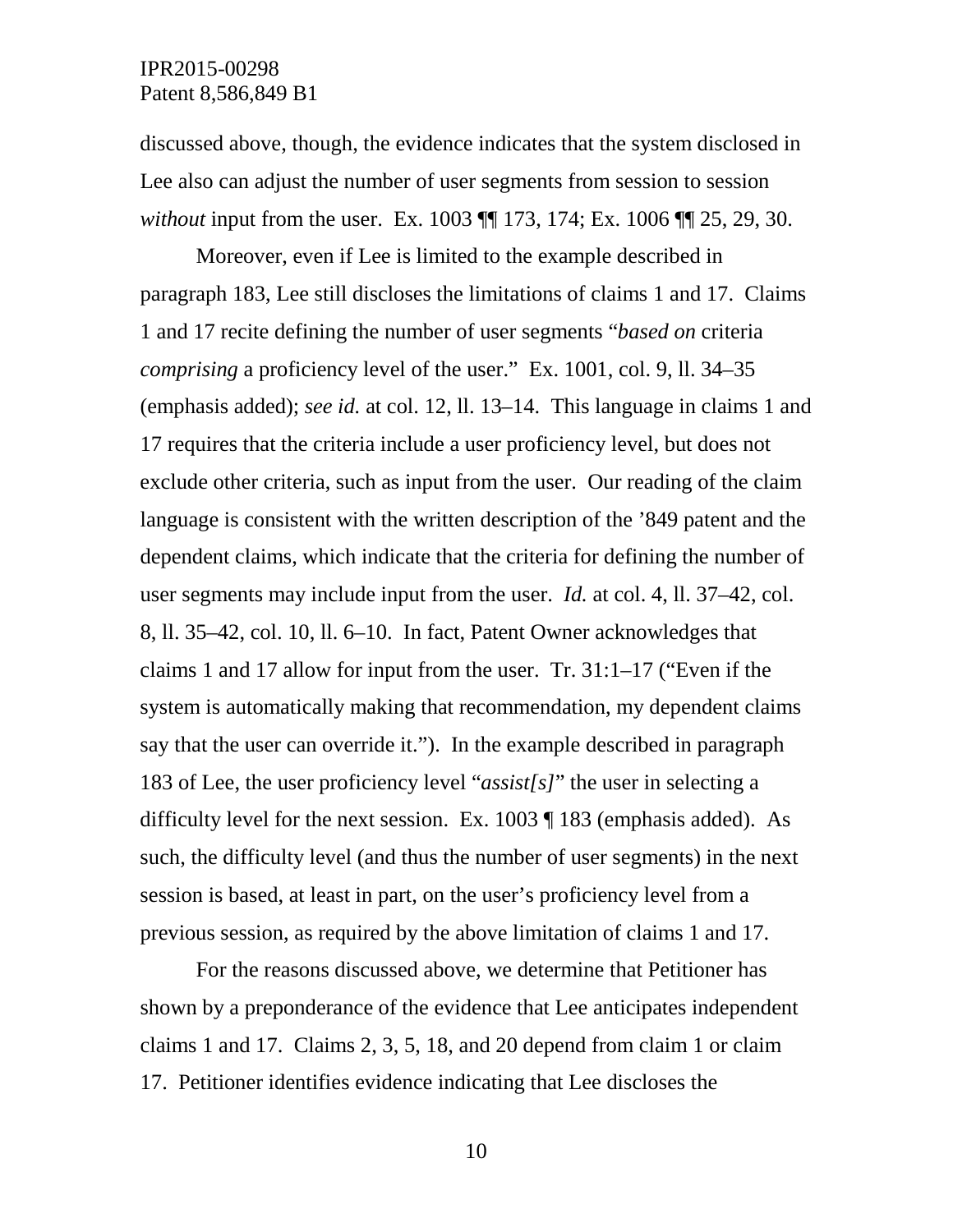limitations of claims 2, 3, 5, 18, and 20 (*see* Pet. 22–24, 31–32), and Patent Owner does not dispute that Lee discloses the limitations of claims 2, 3, 5, 18, and 20. We determine that the identified evidence supports Petitioner's contentions, and we adopt Petitioner's contentions as our own. Therefore, we determine that Petitioner also has shown by a preponderance of the evidence that Lee anticipates dependent claims 2, 3, 5, 18, and 20.

# 2. *Epstein*

Epstein relates to an interactive game for learning to play a guitar. Ex. 1004, Abstract. Specifically, Epstein discloses that a user may practice a song by playing a mini-game. *Id.* ¶¶ 57, 105. In one such mini-game, the user only has to play a section of the song. *Id.* If the user does not play a certain number of notes in the song correctly, the user may have to repeat the same game. *Id.* ¶ 105. If, on other hand, the user successfully completes several mini-games, the user may play a game that requires the user to perform the entire song. *Id.* ¶¶ 105, 116.

Claim 1 recites "a non-transitory processor-readable memory medium having software residing thereon, the software executable by a processor." Ex. 1001, col. 9, ll. 10–12. Epstein discloses a software game engine that is executed on a computer having a memory. Pet. 33; Ex. 1004 ¶¶ 34, 35. Patent Owner does not dispute that Epstein discloses the above limitation of claim 1.

Claim 1 recites "generating audio signals corresponding to prerecorded sounds from one or more musical instruments associated with a predetermined musical performance, the one or more musical instruments comprising a guitar, the predetermined musical performance comprising a plurality of musical segments each further comprising one or more guitar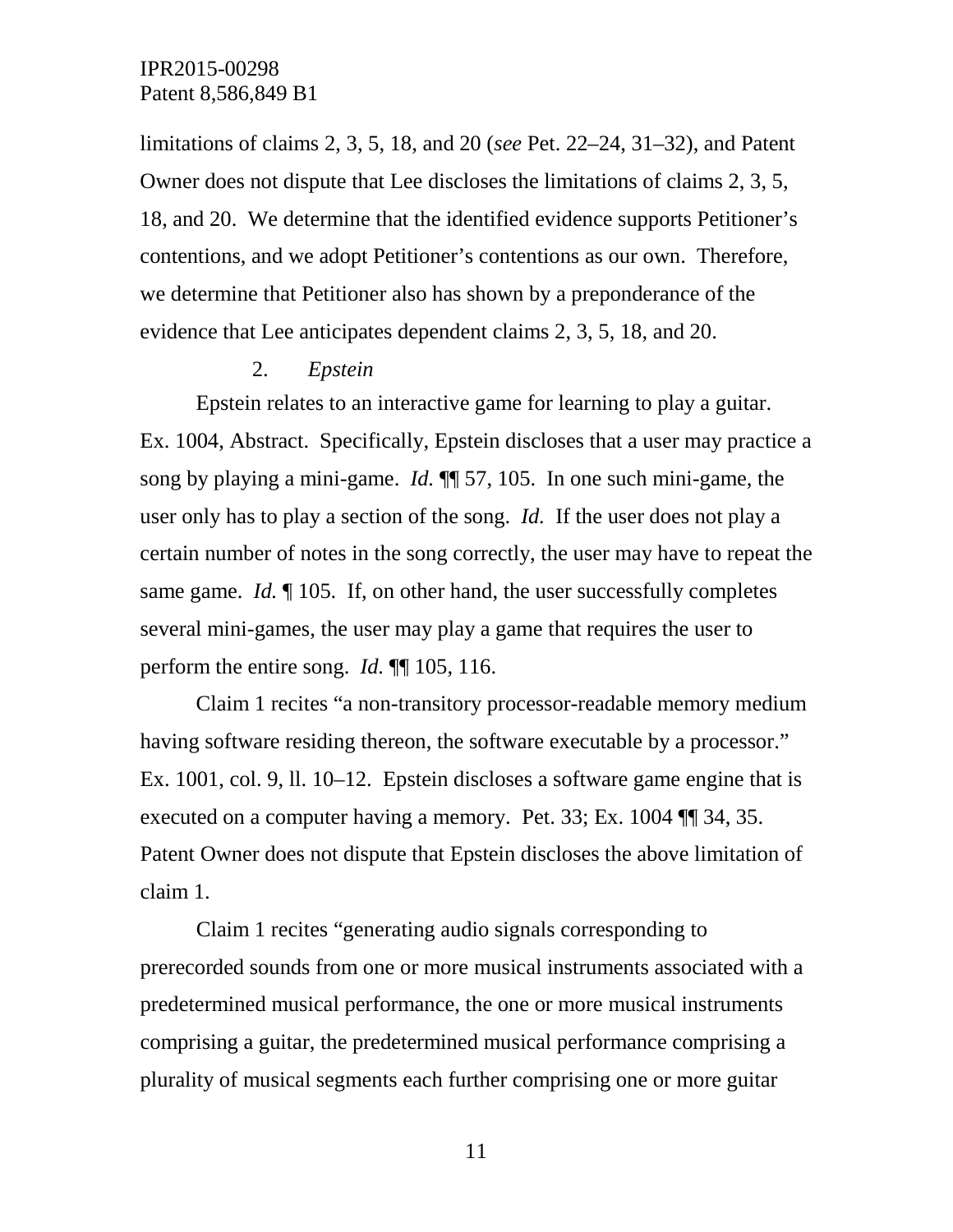notes or chords." Ex. 1001, col. 9, ll. 13–19. Claim 17 recites a similar limitation. *Id.* at col. 12, ll. 1–3. Epstein discloses playing a recorded audio signal of a song being performed on a guitar. Pet. 33–34; Ex. 1004 ¶¶ 36, 37. Patent Owner does not dispute that Epstein discloses the above limitation of claims 1 and 17.

Claim 1 recites "for a particular iteration of the musical performance, defining one or more of the plurality of musical segments as one or more user segments each having one or more associated display images comprising graphical representations of which one or more guitar strings to be engaged, and on which frets, to play the one or more notes or chords corresponding to the user segment." Ex. 1001, col. 9, ll. 20–26. Claim 17 recites a similar limitation. *Id.* at col. 11, ll. 35–41, col. 12, ll. 4–7. Epstein discloses a mini-game in which a user only has to play a section of a song. Pet. 34–35; Ex. 1004 ¶¶ 57, 105. Epstein also discloses displaying graphical representations that indicate the strings and frets on which the user should play the notes or chords in the song. Pet. 35–36; Ex. 1004 ¶ 39, Fig. 4. Patent Owner does not dispute that Epstein discloses the above limitation of claims 1 and 17.

Claim 1 recites "sequentially generating the display images in association with the user segments of the musical performance." Ex. 1001, col. 9, ll. 27–28. Claim 17 recites a similar limitation. *Id.* at col. 12, ll. 4–7. Epstein discloses that a graphical representation of a note or chord moves in time with the song. Pet. 37; Ex. 1004 ¶ 39, Fig. 4. Patent Owner does not dispute that Epstein discloses the above limitation of claims 1 and 17.

Claim 1 recites "during each user segment of the musical performance, prompting the user to play the corresponding one or more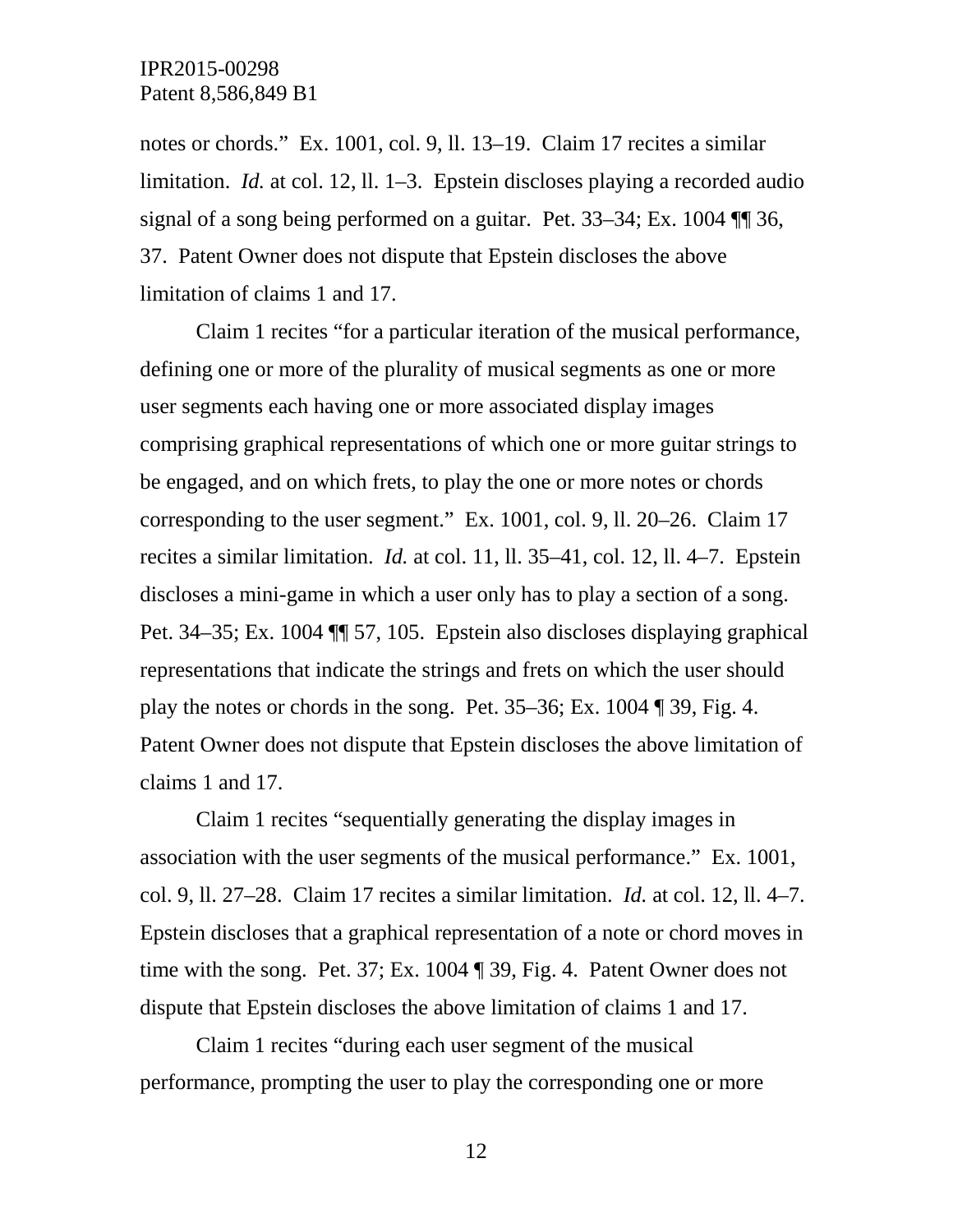notes or chords." Ex. 1001, col. 9, ll. 29–31. Claim 17 recites a similar limitation. *Id.* at col. 11, ll. 39–41. Epstein discloses that a user is supposed to play a note or chord when the graphical representation of that note or chord approaches the hit-line or hit-area. Pet. 37; Ex. 1004 ¶ 39, Fig. 4. Patent Owner does not dispute that Epstein discloses the above limitation of claims 1 and 17.

Claim 1 recites "in association with subsequent iterations of the musical performance, defining one or more of the associated musical segments as one or more user segments based on criteria comprising a proficiency level of the user, wherein the proficiency level of the user is determinable by the system in accordance with signals received electrically from a guitar played by the user in relation to the display images generated during the one or more user segments associated with a previous iteration of the performance." Ex. 1001, col. 9, ll. 32–41. Claim 17 recites a similar limitation. *Id.* at col. 12, ll. 8–23. Epstein discloses comparing a signal output by a user's guitar with a selected song to determine if the user played the notes or chords correctly. Pet. 37–38; Ex. 1004 ¶¶ 36, 41. Epstein also discloses a mini-game in which the user only has to play a section of a song. Pet. 37–38; Ex. 1004 ¶¶ 57, 105. In a subsequent game, the user may have to play more of the song based on the user's proficiency level in the previous game.[4](#page-12-0) Pet. 37–38; Pet. Reply 10–12; Ex. 1004 ¶¶ 105, 116.

Patent Owner argues that Epstein does not disclose the above limitation of claims 1 and 17, because the system in Epstein does not define the number of user segments in a subsequent iteration of a musical

<span id="page-12-0"></span> <sup>4</sup> Epstein discloses that all the games in a particular sub-level can involve the same song. Ex. 1004 ¶ 97.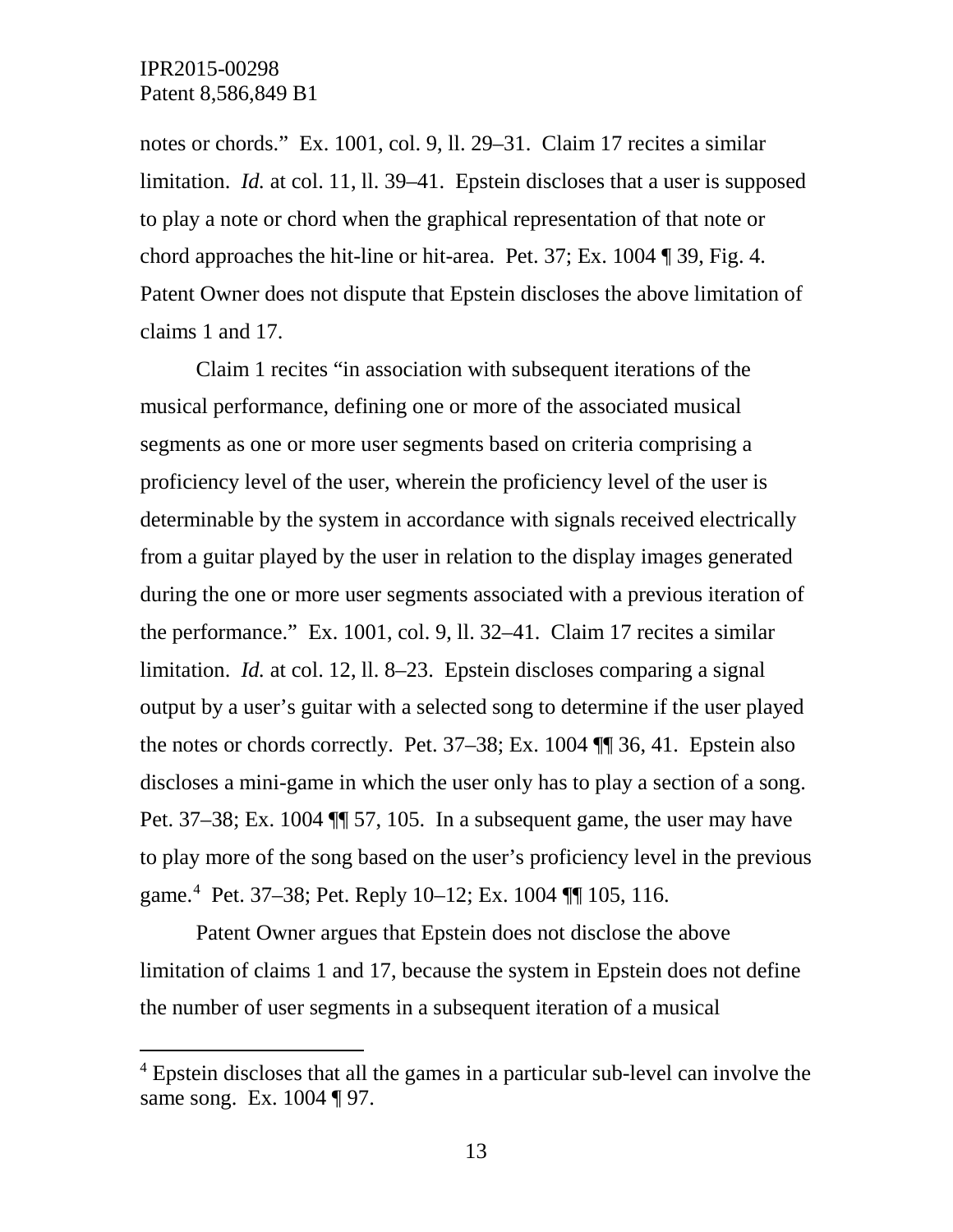performance based on a user proficiency level determined from a previous iteration of the musical performance. PO Resp. 7–10 (citing Ex. 1004 ¶¶ 57, 105, 107, Fig. 16). Specifically, Patent Owner argues that, in Epstein, "it is not the proficiency at the performances of the mini-games that determines whether one moves through the levels." PO Resp. 9. Patent Owner's argument is not persuasive.

As discussed above, Epstein discloses a mini-game that allows a user to practice a song by playing only a section of the song. Ex. 1004 ¶¶ 57, 105. If the user does not play a certain number of notes in the song correctly, the user may have to repeat the same game. *Id.* ¶ 105. Thus, Epstein discloses maintaining the same number of user segments in a subsequent iteration of the musical performance based on the user's proficiency level in a prior iteration. If, on the other hand, the user successfully completes several mini-games, the user may play a game that requires the user to perform the entire song. *Id.* ¶¶ 105, 116. Thus, Epstein also discloses increasing the number of user segments in a subsequent iteration of the musical performance based on the user's proficiency level in a prior iteration.

For the reasons discussed above, we determine that Petitioner has shown by a preponderance of the evidence that Epstein anticipates independent claims 1 and 17. Claims 2, 3, 5, 18, and 20 depend from claim 1 or claim 17. Petitioner identifies evidence indicating that Epstein discloses the limitations of claims 2, 3, 5, 18, and 20 (*see* Pet. 38–39, 44), and Patent Owner does not dispute that Epstein discloses the limitations of claims 2, 3, 5, 18, and 20. We determine that the identified evidence supports Petitioner's contentions, and we adopt Petitioner's contentions as our own.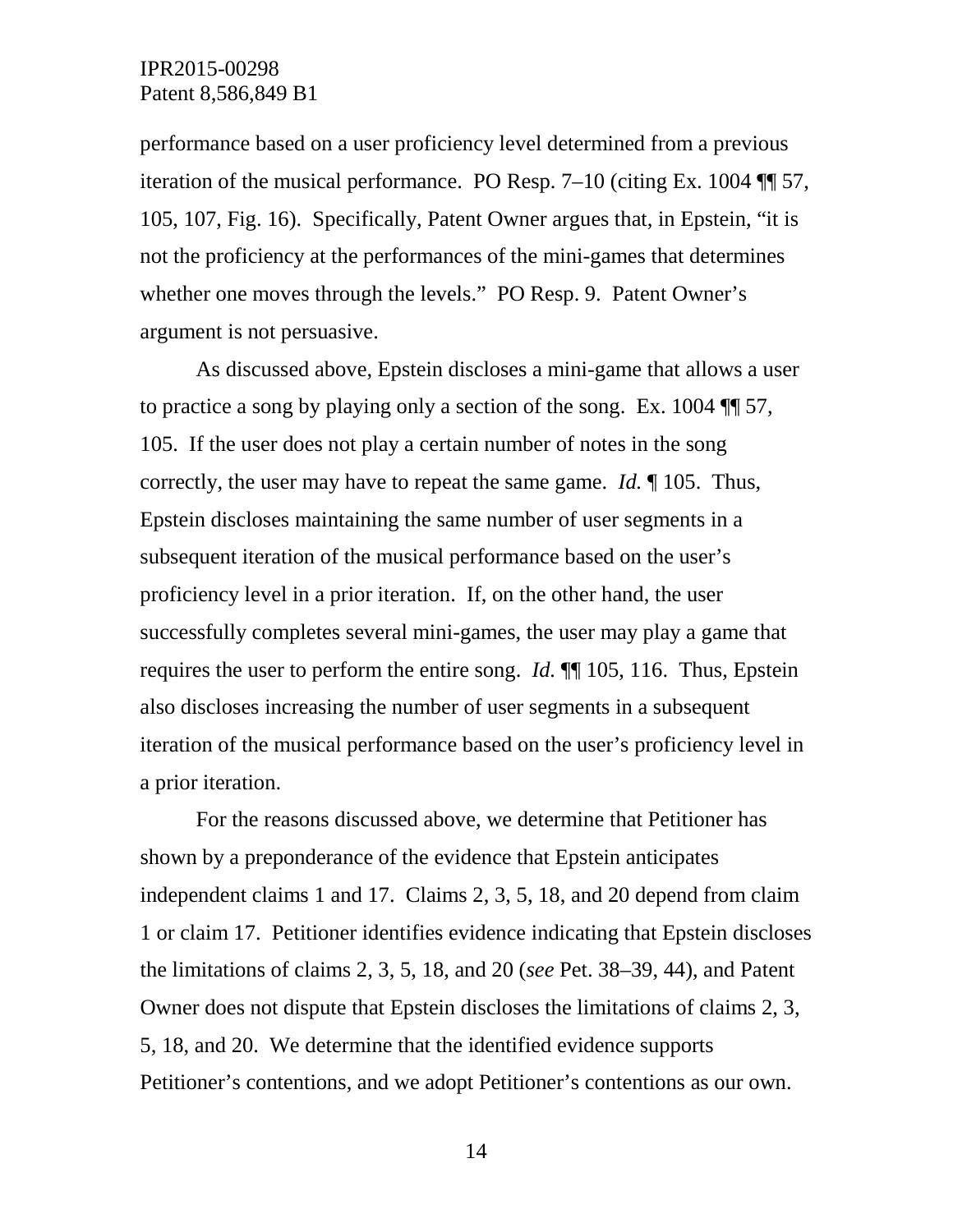Therefore, we determine that Petitioner also has shown by a preponderance of the evidence that Epstein anticipates dependent claims 2, 3, 5, 18, and 20.

# B. *Anticipation of Claims 9–12, 14, and 16*

Petitioner argues that claims 9–12, 14, and 16 are anticipated by Lee and also by Epstein. Pet. 4. A claim is anticipated if each limitation of the claim is disclosed in a single prior art reference arranged as in the claim. *Net MoneyIN*, 545 F.3d at 1369. We have considered the parties' arguments and supporting evidence, and we determine that Petitioner has not shown by a preponderance of the evidence that claims 9–12, 14, and 16 are anticipated by Lee or Epstein.

Claim 9 recites "a proficiency sensing module effective to receive signals from a guitar electrically coupled to the system, compare the received signals to expected signals associated with corresponding user segments of the musical performance, and determine a proficiency level of the user based on the comparison." Ex. 1001, col. 10, ll. 40–45. Claim 9 also recites "a mode control module effective to define one or more of the plurality of musical segments in the selected performance as user segments based upon one or more criteria including the determined proficiency level of the user and a performance iteration, wherein in successive iterations the mode control module determines whether the proficiency level of the user warrants increasing the number of user segments." *Id.* at col. 10, ll. 46–53.

In the Decision on Institution, we determined that the "proficiency sensing module" and "mode control module" limitations did not invoke 35 U.S.C. § 112 ¶ 6, because, *inter alia*, there is a strong presumption that a limitation lacking the terms "means for" is not subject to § 112 ¶ 6. Dec. on Inst. 5–8 (citing *Lighting World, Inc. v. Birchwood Lighting, Inc.*, 382 F.3d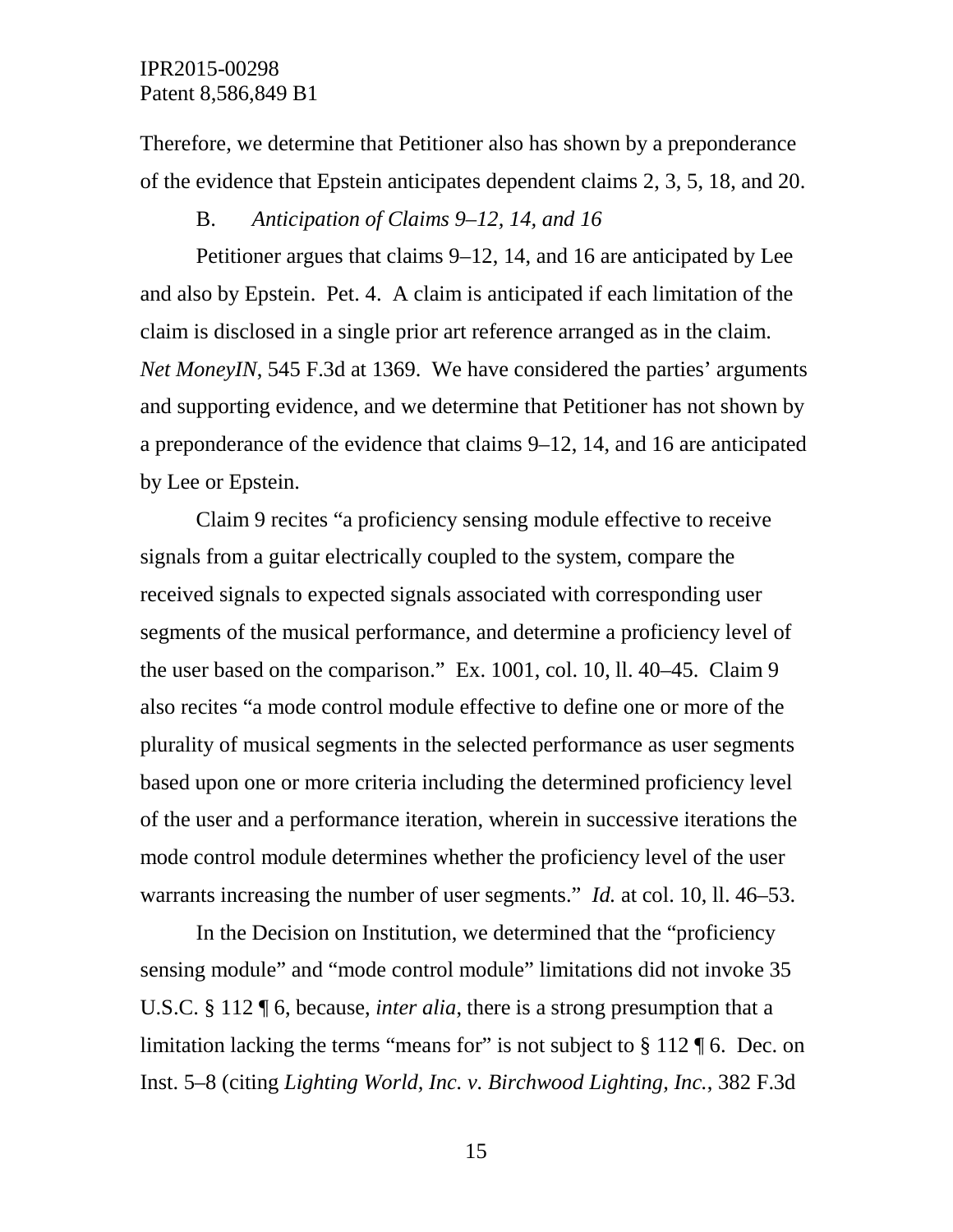1354, 1358 (Fed. Cir. 2004)). *Williamson*, however, expressly overruled prior decisions that applied a "strong" presumption that a limitation lacking the terms "means for" is not subject to  $\S 112 \text{ K}$  6. 792 F.3d at 1348–49. *Williamson* explained that "[t]he standard is whether the words of the claim are understood by persons of ordinary skill in the art to have a sufficiently definite meaning as the name for structure." *Id.* at 1349. We, therefore, reconsider our determination in the Decision on Institution that the "proficiency sensing module" and "mode control module" limitations do not invoke § 112 ¶ 6. As discussed above, we requested additional briefing from the parties addressing this issue, and both parties filed a brief. Paper 15, 2–3; Pet. Brief; PO Brief.

The "proficiency sensing module" and "mode control module" limitations in claim 9 are similar to the limitation at issue in *Williamson*. Specifically, the "proficiency sensing module" and "mode control module" limitations are in a format consistent with traditional means-plus-function limitations. Ex. 1001, col. 10, ll. 40–53; *see Williamson*, 792 F.3d at 1350. Each limitation replaces the term "means" with the term "module," and recites certain functions performed by the module. Ex. 1001, col. 10, ll. 40– 53; *see Williamson*, 792 F.3d at 1350. The word "module" by itself does not provide any indication of structure. *See Williamson*, 792 F.3d at 1350–51; PO Brief 3 ("Thus, the module, like most computing elements, are a combination of relatively generic computer hardware coupled with software."). Further, neither party argues specifically or identifies evidence indicating that the prefixes "proficiency sensing" and "mode control" impart structure into the term "module." *See* Pet. Brief 2; PO Brief 5–6; *Williamson*, 792 F.3d at 1350–51.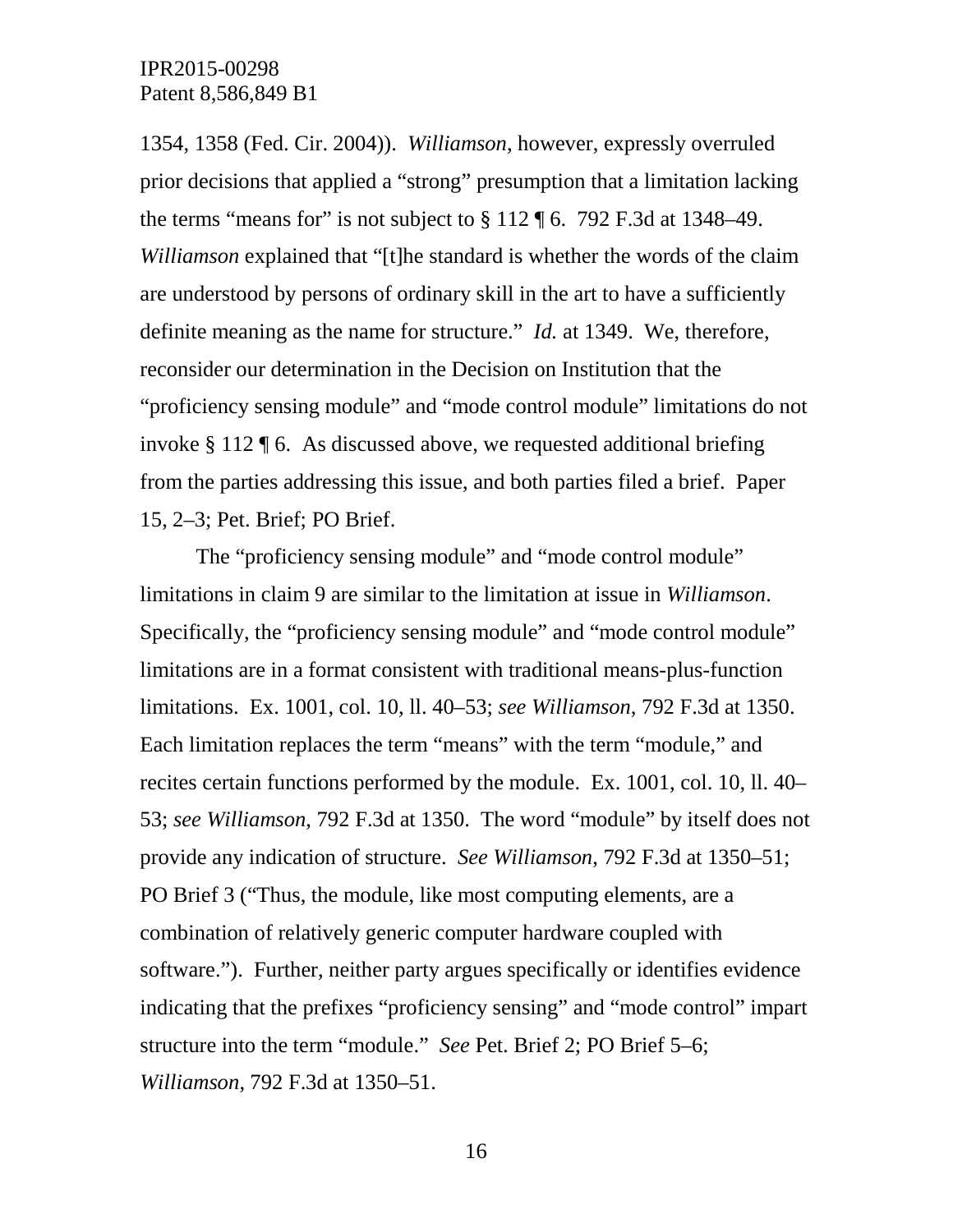Patent Owner argues that the claim language imparts structure by reciting the input and output of each module. PO Brief 5–6; Tr. 25:7–14. The functions recited in claim 9, however, only describe certain inputs and outputs at a very high level (e.g., receiving signals from a guitar and comparing the received signals to expected signals). Ex. 1001, col. 10, ll. 40–53; *see Williamson*, 792 F.3d at 1351. The '849 patent explains that a person of ordinary skill in the art "would conceive of numerous structural means" for performing the recited functions of the "proficiency sensing module" and the "mode control module." Ex. 1001, col. 3, ll. 19–28; *see id.* at col. 3, ll. 58–67. As a result, the functions recited in claim 9 for the "proficiency sensing module" and the "mode control module" do not connote sufficiently definite structure. *See Williamson*, 792 F.3d at 1351. Therefore, we determine that the "proficiency sensing module" and "mode control module" limitations in claim 9 are means-plus-function limitations under § 112 ¶ 6.

The asserted grounds of unpatentability for claim 9 in this case are based on prior art, not indefiniteness. [5](#page-16-0) Dec. on Inst. 17; Pet. 4–5, 24–28, 39–41; *see* 35 U.S.C. § 311(b). To show the unpatentability of a claim including a means-plus-function limitation based on prior art, Petitioner must: 1) identify the specific portions of the specification that describe the structure corresponding to the claimed function; and 2) specify where that structure or an equivalent is found in the cited prior art patents or printed

<span id="page-16-0"></span> <sup>5</sup> Petitioner argued in a related district court case involving the '849 patent that claim 9 is invalid as indefinite, and the district court agreed with Petitioner. *Guitar Apprentice, Inc. v. Ubisoft, Inc.*, 97 F. Supp. 3d 965, 993– 995 (W.D. Tenn. 2015).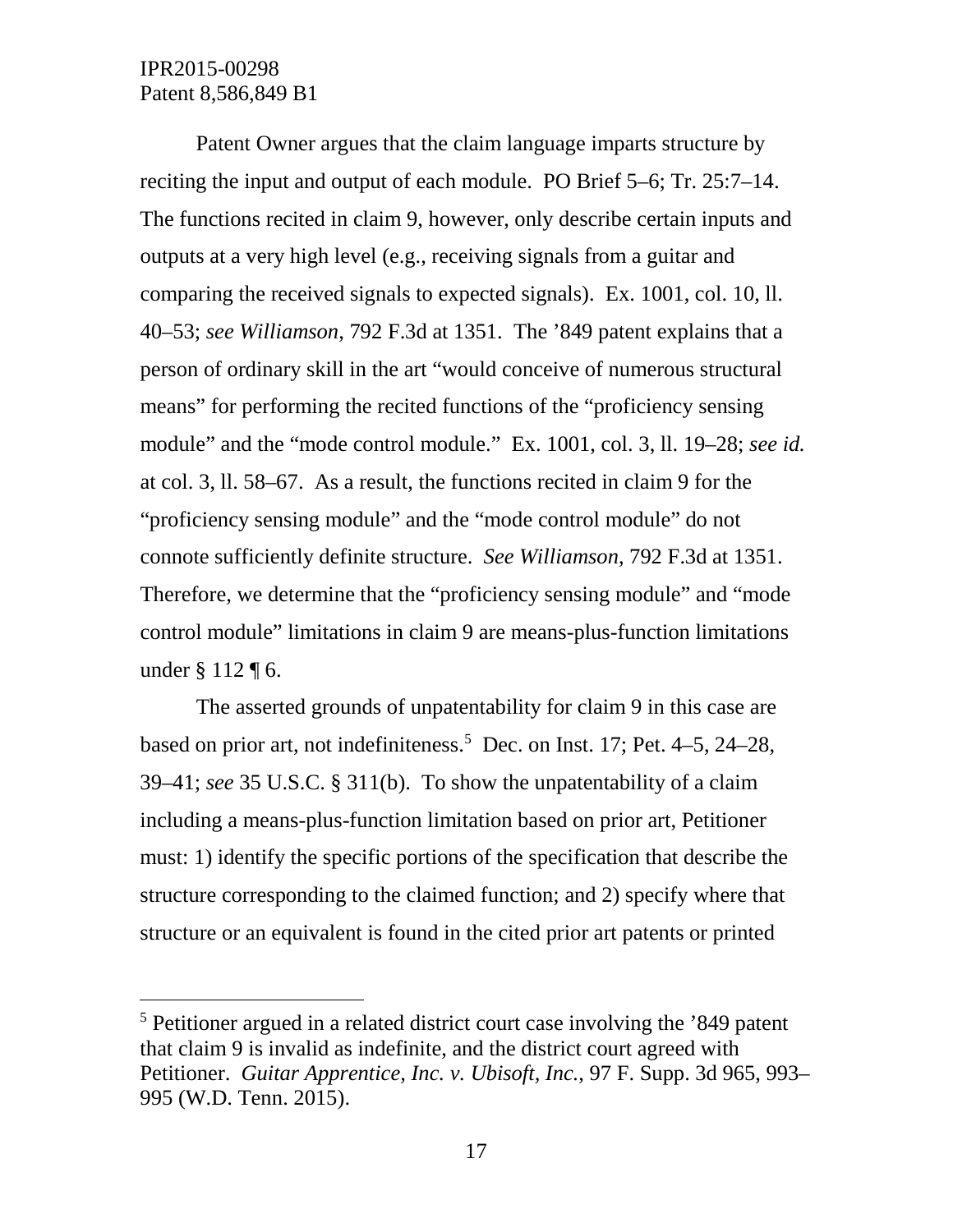publications. 37 C.F.R. §§ 42.104 (b)(3), (4); *Fresenius USA, Inc. v. Baxter Int'l, Inc.*, 582 F.3d 1288, 1299–1300 (Fed. Cir. 2009). Petitioner, however, does not identify any corresponding structure for the "proficiency sensing module" and "mode control module" limitations in claim 9. *See* Pet. 6–8; Pet. Brief 3–5. As a result, Petitioner also does not show that Lee or Epstein discloses the corresponding structure for those limitations or an equivalent. *See* Pet. 24–28, 39–41; *Fresenius*, 582 F.3d at 1299 ("a functional analysis alone will not suffice"). Therefore, we determine that Petitioner has not shown by a preponderance of the evidence that claim 9 is anticipated by Lee or Epstein. *See Fresenius*, 582 F.3d at 1299–1300 (affirming grant of JMOL of no invalidity because "Fresenius neither identified the structure in the specification that corresponds to the means for delivering dialysate nor compared it to the structures present in the prior art"). Because claims 10– 12, 14, and 16 depend from claim 9, we determine that Petitioner also has not shown by a preponderance of the evidence that claims 10–12, 14, and 16 are anticipated by Lee or Epstein.

### III. CONCLUSION

Petitioner has shown by a preponderance of the evidence that claims 1–3, 5, 17, 18, and 20 of the '849 patent are anticipated by Lee and also by Epstein. Petitioner has not shown by a preponderance of the evidence that claims 9–12, 14, and 16 of the '849 patent are anticipated by Lee or Epstein.

### IV. ORDER

In consideration of the foregoing, it is hereby:

ORDERED that claims 1–3, 5, 17, 18, and 20 of the '849 patent are shown unpatentable;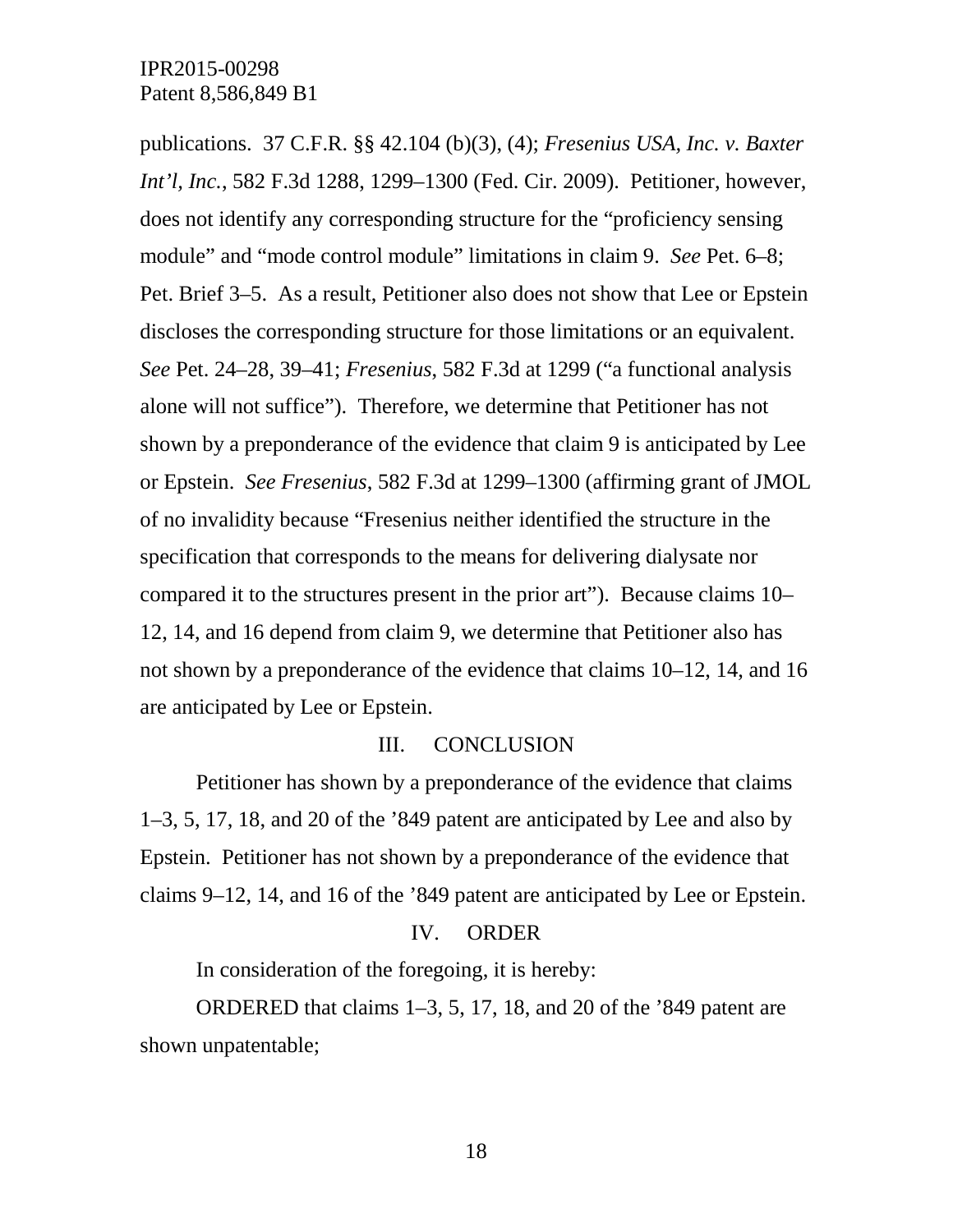FURTHER ORDERED that claims 9–12, 14, and 16 of the '849 patent are not shown unpatentable; and

FURTHER ORDERED that, because this is a Final Written Decision, parties to the proceeding seeking judicial review of the decision must comply with the notice and service requirements of 37 C.F.R. § 90.2.